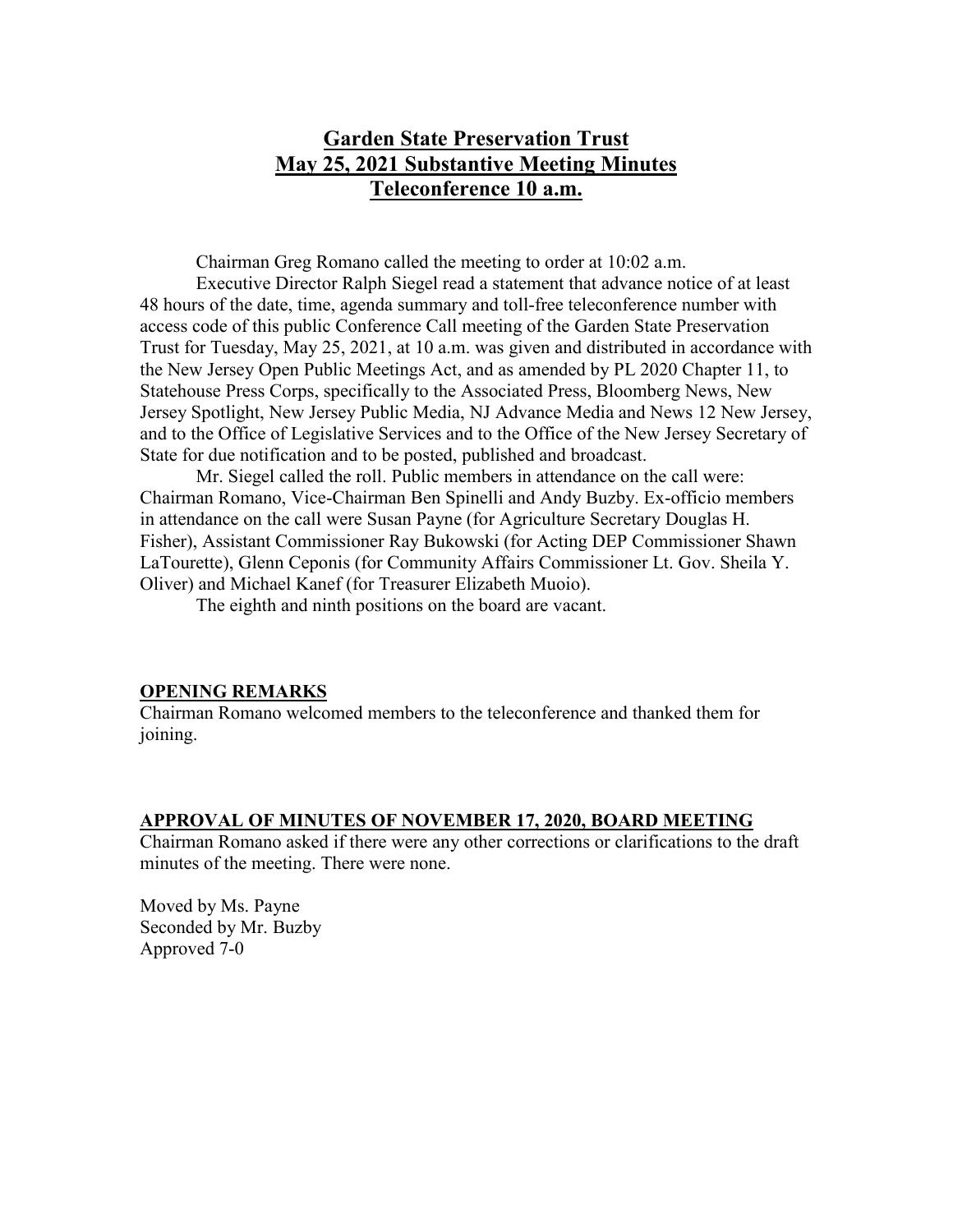## **CONSIDERATION OF RESOLUTION #21-001 TO APPROVE A GRANT OF \$50,000 TO THE GEOSPATIAL RESEARCH LAB AT ROWAN UNIVERSITY FOR FY2022, WITH OPTION TO INCREASE GRANT TO \$75,000, FOR THE PURPOSE OF OPERATING AND MAINTAINING THE NEW JERSEY CONSERVATION BLUEPRINT WEB SITE AND SUPPORTING DATABASES FOR USE BY STATE, LOCAL AND NONPROFIT CONSERVATION AGENCIES.**

Mr. Siegel said technical problems and confusion on the conference call created a concern the meeting would break up. He asked to change the agenda to allow a vote on Resolution #21-001 while a sufficient number of members were on the call to represent a quorum. Chairman Romano agreed.

Moved by Ms. Payne Seconded by Assistant Commissioner Bukowski

In subsequent discussion, Ms. Payne asked for details about the NJ Conservation Blueprint's total budget and spending, and what portion was covered by the proposed GSPT grant. An effort to have Dr. Hasse address these questions led to technical problems and complications over whether members were participating in the ZOOM link or in the teleconference.

After several minutes of garble and complications, Mr. Siegel requested that the motion could be withdrawn so Dr. Hasse might proceed with his presentation on the ZOOM link and through it answer Ms. Payne's questions.

Motion by Ms. Payne withdrawn.

### **PRESENTATION BY DR. JOHN HASSE OF ROWAN UNIVERSITY GEOSPATIAL LAB ABOUT THE NJ CONSERVATION BLUEPRINT PROGRAM.**

Dr. Hasse made a slideshow presentation through a ZOOM computer link and answered board members question. Because of technical problems, the presentation was not transmitted on the teleconference call and therefore was not recorded for the minutes.

# **DISCUSSION, RECONSIDERATION OF RESOLUTION #21-001 TO APPROVE A GRANT OF \$50,000 TO THE GEOSPATIAL RESEARCH LAB AT ROWAN UNIVERSITY FOR FY2022, WITH OPTION TO INCREASE GRANT TO \$75,000, FOR THE PURPOSE OF OPERATING AND MAINTAINING THE NEW JERSEY CONSERVATION BLUEPRINT WEB SITE AND SUPPORTING DATABASES FOR USE BY STATE, LOCAL AND NONPROFIT CONSERVATION AGENCIES.**

Chairman Romano asked again for re-consideration of the motion.

Moved by Ms. Payne Seconded by Mr. Buzby Approved 7-0